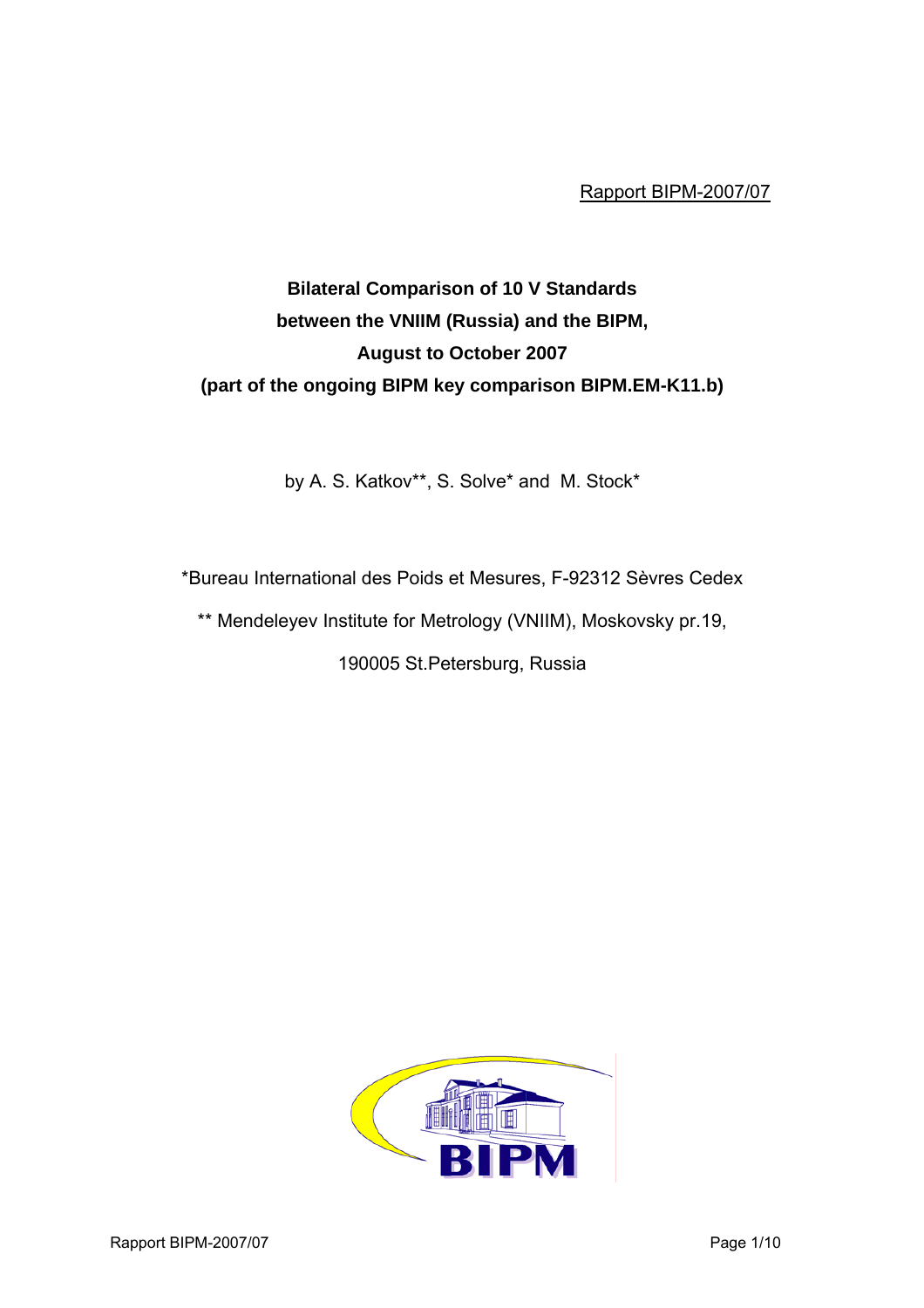## **Bilateral Comparison of 10 V Standards between the VNIIM (Russia) and the BIPM, August to October 2007 (part of the ongoing BIPM key comparison BIPM.EM-K11.b)**

by A. S. Katkov\*\*, S. Solve\* and M. Stock\*

\*Bureau International des Poids et Mesures, F-92312 Sèvres Cedex

\*\* Mendeleyev Institute for Metrology (VNIIM), Moskovsky pr.19,

190005 St. Petersburg, Russia

As a part of the ongoing BIPM key comparison BIPM.EM-K11.b, a comparison of the 10 V voltage reference standards of the BIPM and the Mendeleyev Institute for Metrology (VNIIM), St. Petersburg, Russia, was carried out from August to October 2007. A Zener-diode based travelling standard was calibrated by the Josephson voltage standards of both institutes. The comparison measurement sequence was VNIIM – BIPM – VNIIM. The travelling standard (Fluke 732B - S/N 7590806) was provided by VNIIM and was transported by hand.

**Measurements at VNIIM**: The VNIIM measurements were carried out by comparison with the VNIIM primary Josephson voltage standard [1], which comprises four different main parts:

1) A microwave source referenced to a 5 MHz signal produced by a rubidium frequency standard;

2) A cryoprobe (20 mm stainless steel tube) equipped with a waveguide to which a 10 V PTB Josephson SIS array (S/N: Me 168/9) is connected. The probe is immersed in a liquid helium dewar. The measurement leads are protected against EMI with LF filters;

3) A laboratory-made current bias source with a variable internal resistance (30 to 1000  $\Omega$ ) is used to bias the array and to select the voltage step. An oscilloscope is connected to the bias circuit to monitor the /-*V* characteristic of the array;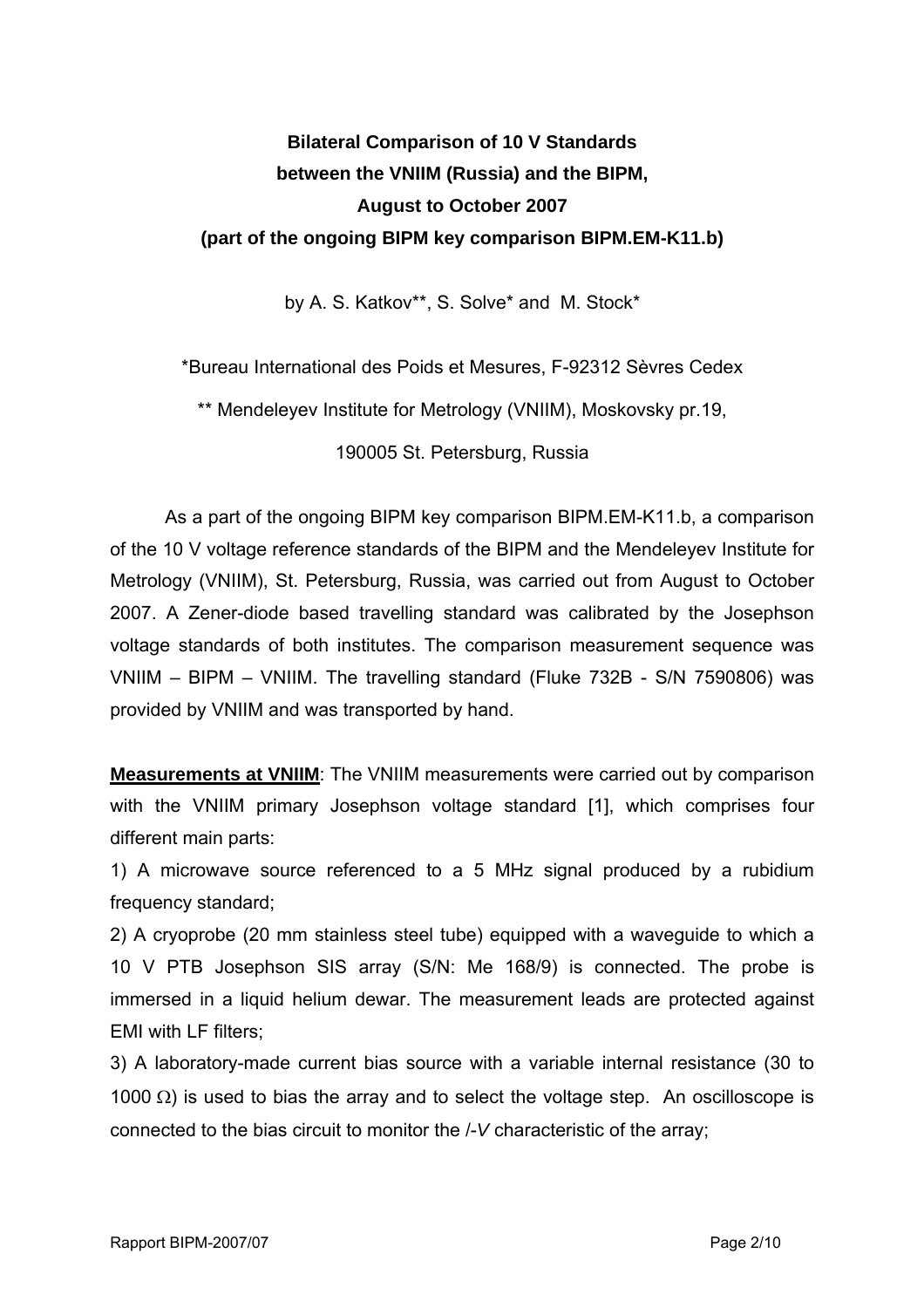4) A digital nanovoltmeter (Keithley 2182) equipped with a polarity reversal switch monitors the voltage difference between the reference and the transfer standard. The data are recorded using computer software.

More details on the VNIIM measurement system together with the measurement method are given in Annex A.

**Measurements at BIPM**: At the BIPM, the travelling standard was calibrated with the Josephson voltage standard regularly used for the BIPM.EM-K10 and BIPM.EM-K11 comparisons [2].

**Results**: The atmospheric pressure and the internal thermistor resistance were measured and reported for each measurement of the output voltage, at the VNIIM and at the BIPM. The measurement results of the VNIIM were sent without applying any correction for temperature or atmospheric pressure. The BIPM applied the corrections for temperature and atmospheric pressure on all results using the following formula:

$$
U_0 = U_m \times (1 - C_T \times (R_m - R_0) - C_P \times (P_m - P_0))
$$

where  $U_0$  is the corrected value,  $U_m$  the measured value,  $C_T$  and  $C_P$  the temperature and pressure coefficients,  $R_m$  and  $P_m$  the values of the thermistor resistance and atmospheric pressure at the time of the measurement,  $R_0$  the thermistor reference value and  $P_0$  the reference atmospheric pressure.

| Standard | Output | Thermistor<br>reference value $R_0$<br>$k\Omega$ | Temperature<br>coefficient<br>′ kΩ | Pressure<br>reference<br>value $P_0$<br>/ hPa | Pressure<br>coefficient<br>/hPa |
|----------|--------|--------------------------------------------------|------------------------------------|-----------------------------------------------|---------------------------------|
| ZΑ       | 10 V   | 39.2                                             | $1.9 \times 10^{-7}$               | 1013.25                                       | $1.17 \times 10^{-9}$           |

The ambient temperature and relative humidity were also measured and indicated in the results' form. No corrections were applied for the variations of these parameters. Figure 1 shows the measured values, after correction, obtained for the standard by the two laboratories. A linear least squares fit is applied to the results of the VNIIM to obtain the value for the standard and its uncertainty at a common reference date.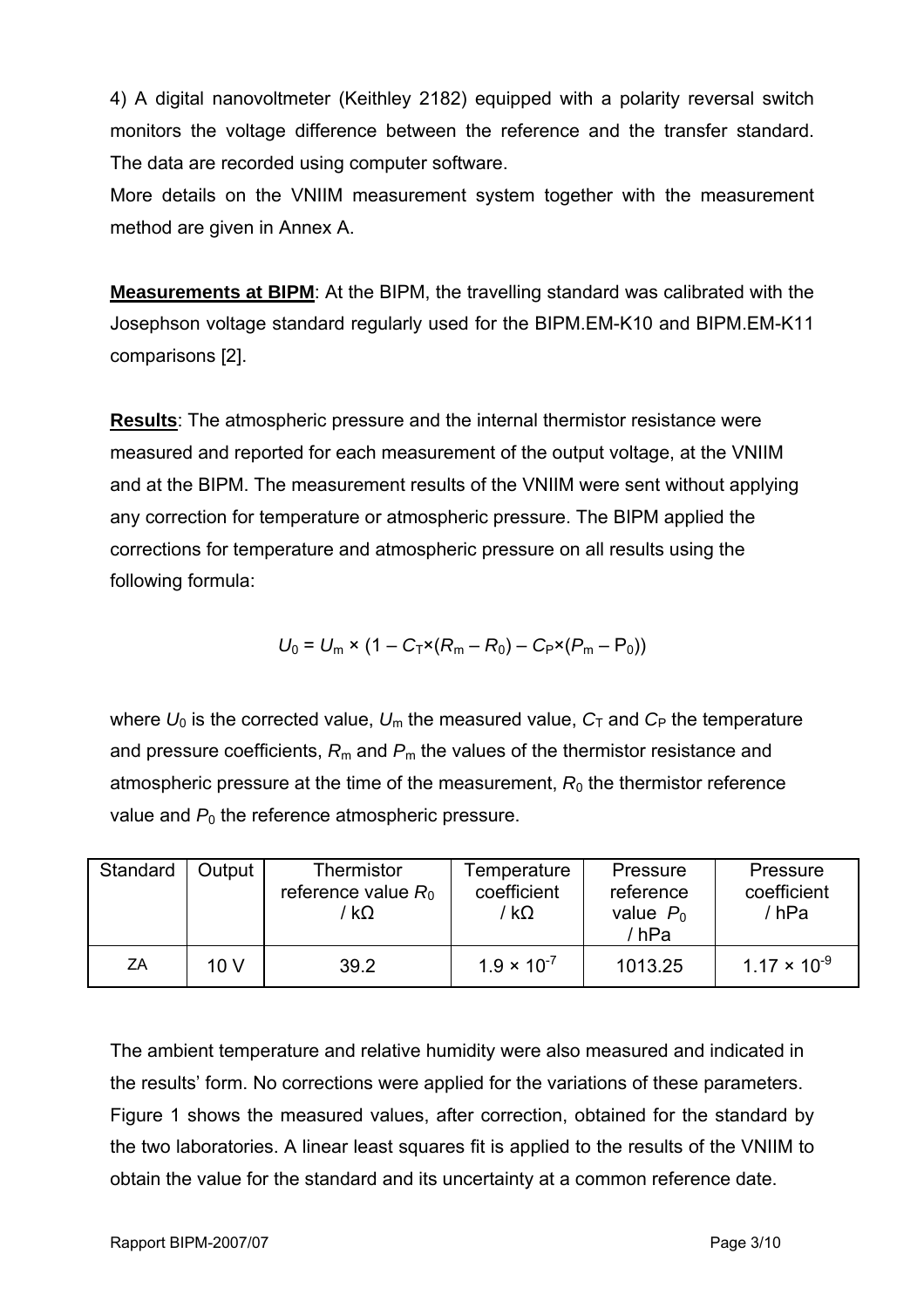

**Figure 1**. Voltage of the VNIIM Zener Standard (S/N 7590806) at 10 V measured at both institutes, as a function of time, with linear least-squares fit to the measurements of the VNIIM.

Table 1 lists the results of the comparison and the uncertainty contributions for the comparison VNIIM/BIPM. BIPM experience has shown that flicker or 1/*f* noise ultimately limits the stability characteristics of Zener diode standards and that it is not appropriate to use the standard deviation divided by the square root of the number of observations to characterize the standard deviation of the mean. For Zener standards, the relative value of the voltage noise floor due to flicker noise, attributed by BIPM, is at least 1 part in 10 $8$ .

The uncertainty related to the stability of the standard during transportation is based on the experience of BIPM with its own transfer standards and is calculated using the following method.

In a comparison which follows the standard protocol for BIPM.EM-K11.b two transfer standards are used.

 $D_1$  and  $D_2$  are the voltage differences between the Josephson standards of the BIPM and the other laboratory, observed during the same comparison for the two transfer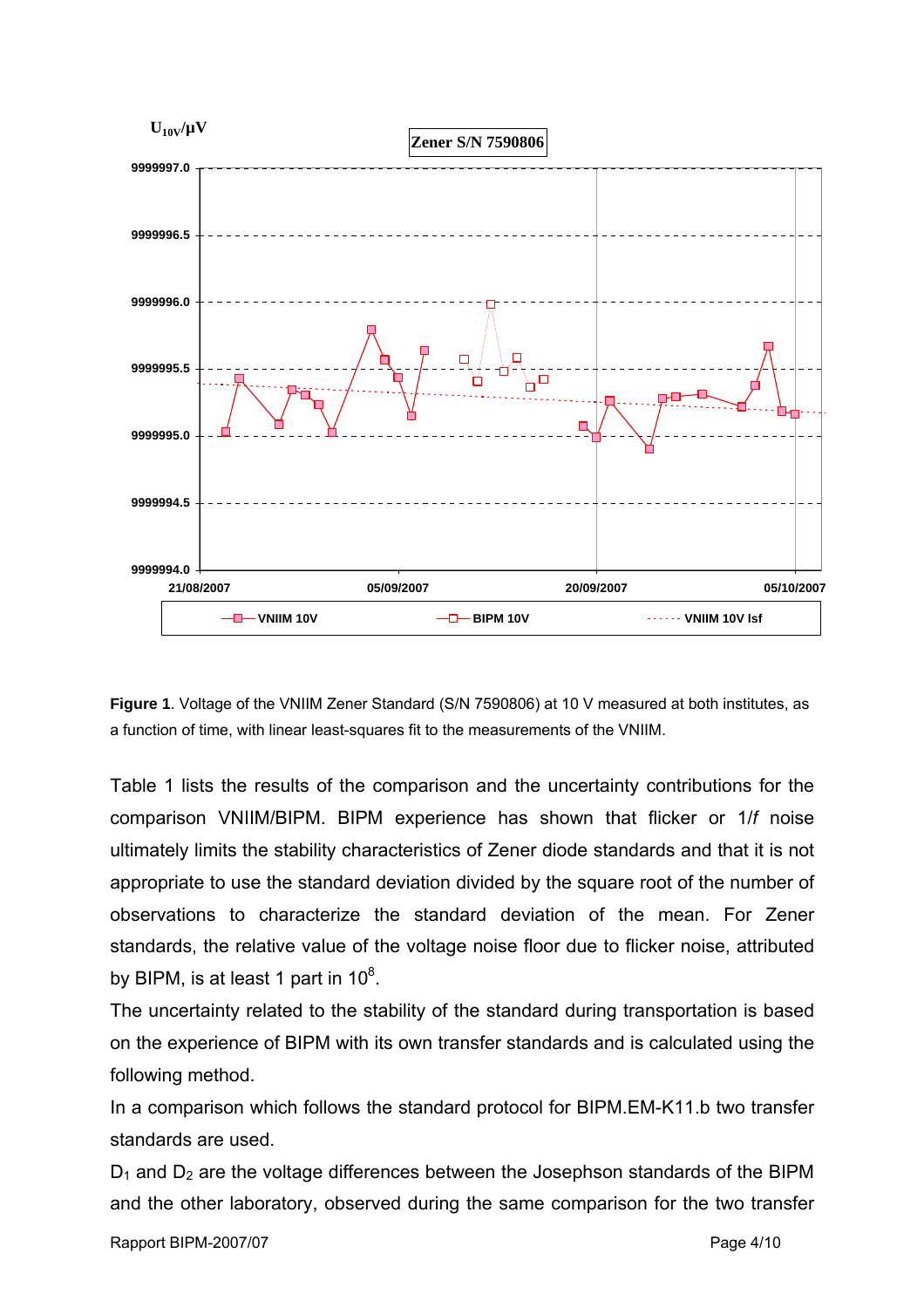standards. These differences have been calculated for the transfer standards involved in the annual BIPM.EM-K11b comparisons between 2004 and 2007 with NML (Ireland). The absolute value of the difference  $d = (D_1 - D_2)$  gives an estimate on the behavior of the two standards during transportation.

The uncertainty component is then chosen to be the simple mean of these 4 values (2004 to 2007) and is equal to 3 parts in 10 $^8$ , in relative terms.

In Table 1, the following elements are listed:

(1) The predicted value  $U_{\text{VNIIM}}$  of the Zener, computed using a linear least-squares fit to all of the data from the VNIIM and referenced to the mean date of BIPM's measurements.

(2) The VNIIM Type A uncertainty due to the instability of the Zener is obtained from the following consideration:

Assuming the Zener noise to be white, the Type A uncertainty based on the m=24

measurements carried out at VNIIM would be:  $u_{\scriptscriptstyle A}$  =  $\sqrt{\sum}$ ∑ = = − −  $=$   $\sqrt{\sum_{m=1}^{m}}$ *i m i i*  $\frac{1}{i}$  *i* ∠  $\frac{1}{i}$  $A = \sqrt{\sum_{i=1}^{n} m(n)}$ *U m U u* 1 1 2  $(n-1)$  $(U_i - \frac{1}{2} \sum_{i=1}^{m} U_i)$ = 46 nV.

The value of the Allan variance for an averaging time from 20 s to 1000 s for the transfer standard would give at least 80 nV (Cf. Figure 2), indicating that the main contribution to the noise is flicker noise. This last value is considered as the VNIIM Type A uncertainty.



**Figure 2**. Allan variance of the 10 V output of the transfer standard as measured at the VNIIM.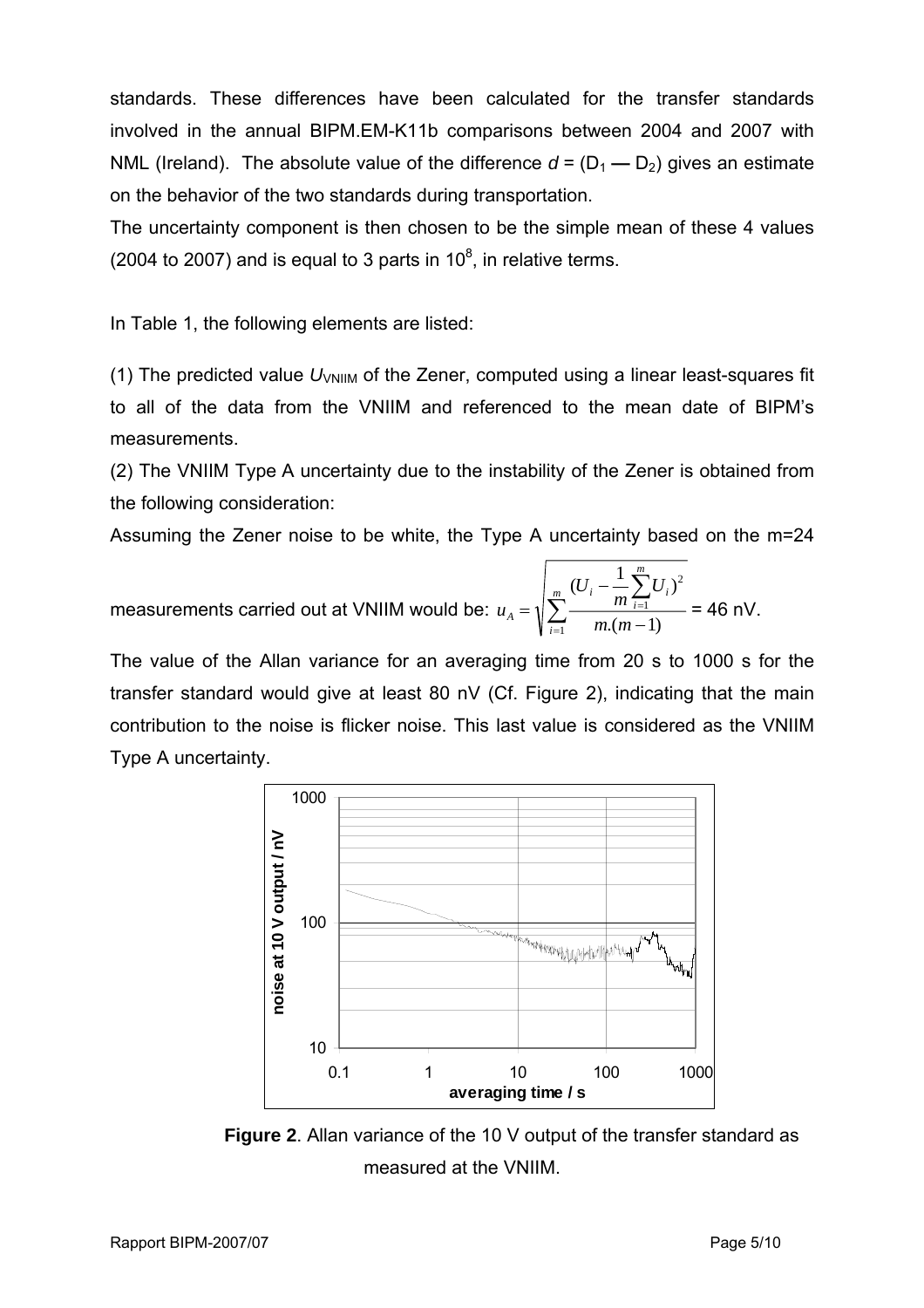(3) The uncertainty component arising from the representation of the volt at VNIIM, based on  $K_{1-90}$ .

(4) The BIPM simple mean value of the transfer standard.

(5) The BIPM Type A uncertainty, dominated by flicker noise.

(6) The uncertainty component arising from the representation of the volt at the BIPM.

(7) The uncertainty due to the combined effects of the uncertainties of the pressure and temperature coefficients and to the difference of the mean pressures and temperatures in the participating laboratories.

(8) The uncertainty related to the transfer.

(9) The result of the comparison,  $(U_{VNIIM} - U_{BIPM})$  for the Zener.

(10) The total combined uncertainty.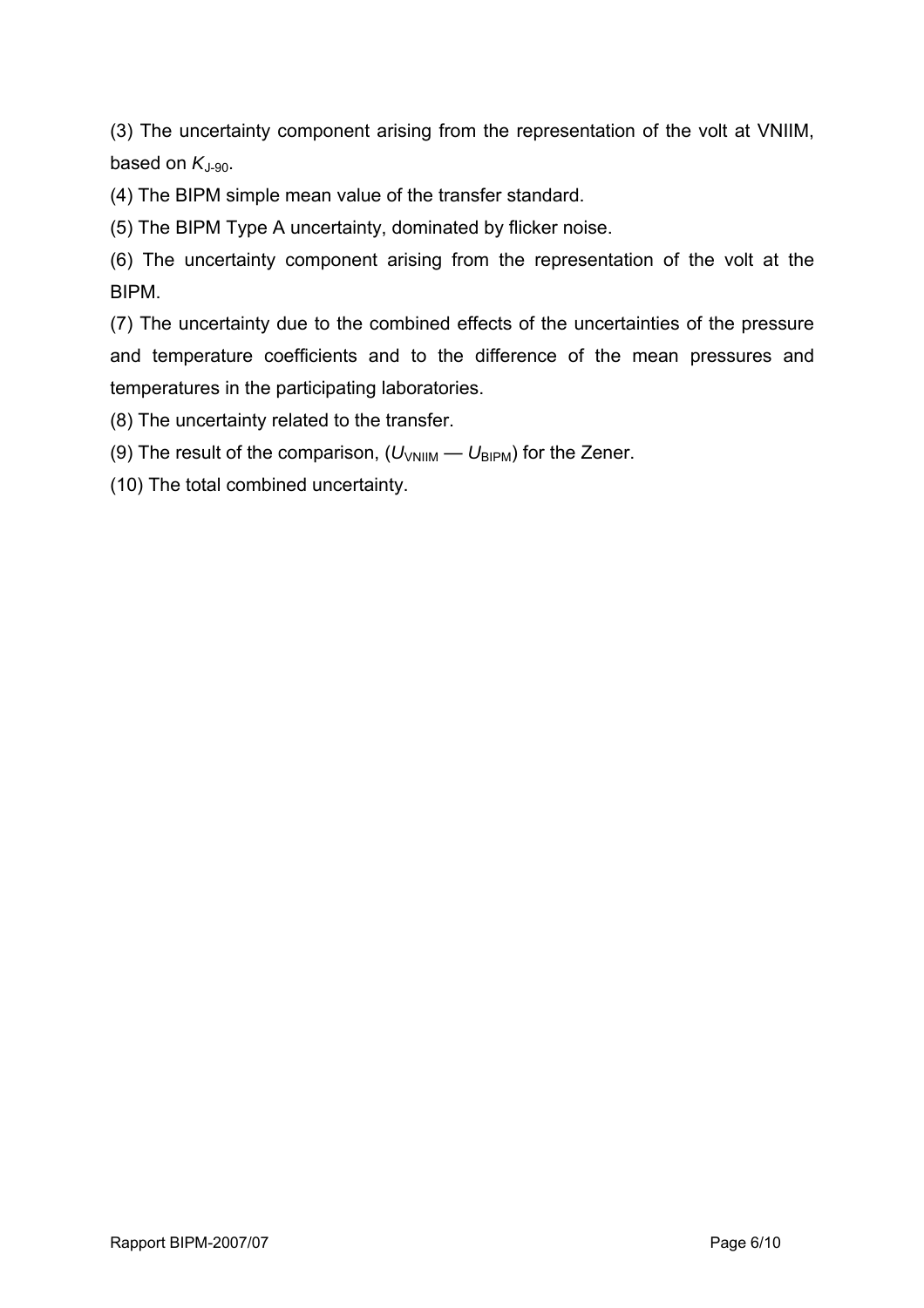The final result of the comparison is presented as the difference between the value assigned to a 10 V standard by the VNIIM, at the mean date of the BIPM measurements,  $U_{\text{VNIIM}}$ , and that assigned by the BIPM.

$$
U_{\text{VNIIM}} - U_{\text{BIPM}} = -0.22 \mu V;
$$
  $u_c = 0.34 \mu V$  on 2007/09/13,

where  $u_c$  is the combined standard uncertainty associated with the measured difference, including the uncertainty of the representation of the volt at the BIPM, the uncertainty of the representation of the volt at VNIIM, both based on  $K_{J-90}$ , and the uncertainty related to the comparison.

This is a satisfactory result. The comparison result shows that the voltage standards maintained by the VNIIM and the BIPM were equivalent, within their stated expanded uncertainties, on the mean date of the comparison.

**Table 1**. Results of the VNIIM (Russia)/BIPM bilateral comparison of 10 V standards using one VNIIM Zener travelling standard: reference date 13 September 2007. Uncertainties are 1  $\sigma$  estimates.

|      | Z 7590806                                             | <b>Contribution /µV</b> |
|------|-------------------------------------------------------|-------------------------|
| (1)  | VNIIM (Russia)( $U_z$ – 10 V)/µV                      | $-4.714$                |
| (2)  | Type A uncertainty/µV                                 | 0.080                   |
| (3)  | Type B uncertainty/µV                                 | 0.006                   |
| (4)  | $BIPM (U_2 - 10 V)/\mu V$                             | $-4.497$                |
| (5)  | Type A uncertainty/µV                                 | 0.100                   |
| (6)  | Type B uncertainty/µV                                 | 0.005                   |
| (7)  | pressure and temperature<br>correction uncertainty/µV | 0.080                   |
| (8)  | Transfer uncertainty/µV                               | 0.300                   |
| (9)  | $U_{\text{VNIIM}} - U_{\text{BIPM}}/ \mu V$           | $-0.218$                |
| (10) | combined standard uncertainty/µV                      | 0.336                   |

 $(11 - 10)$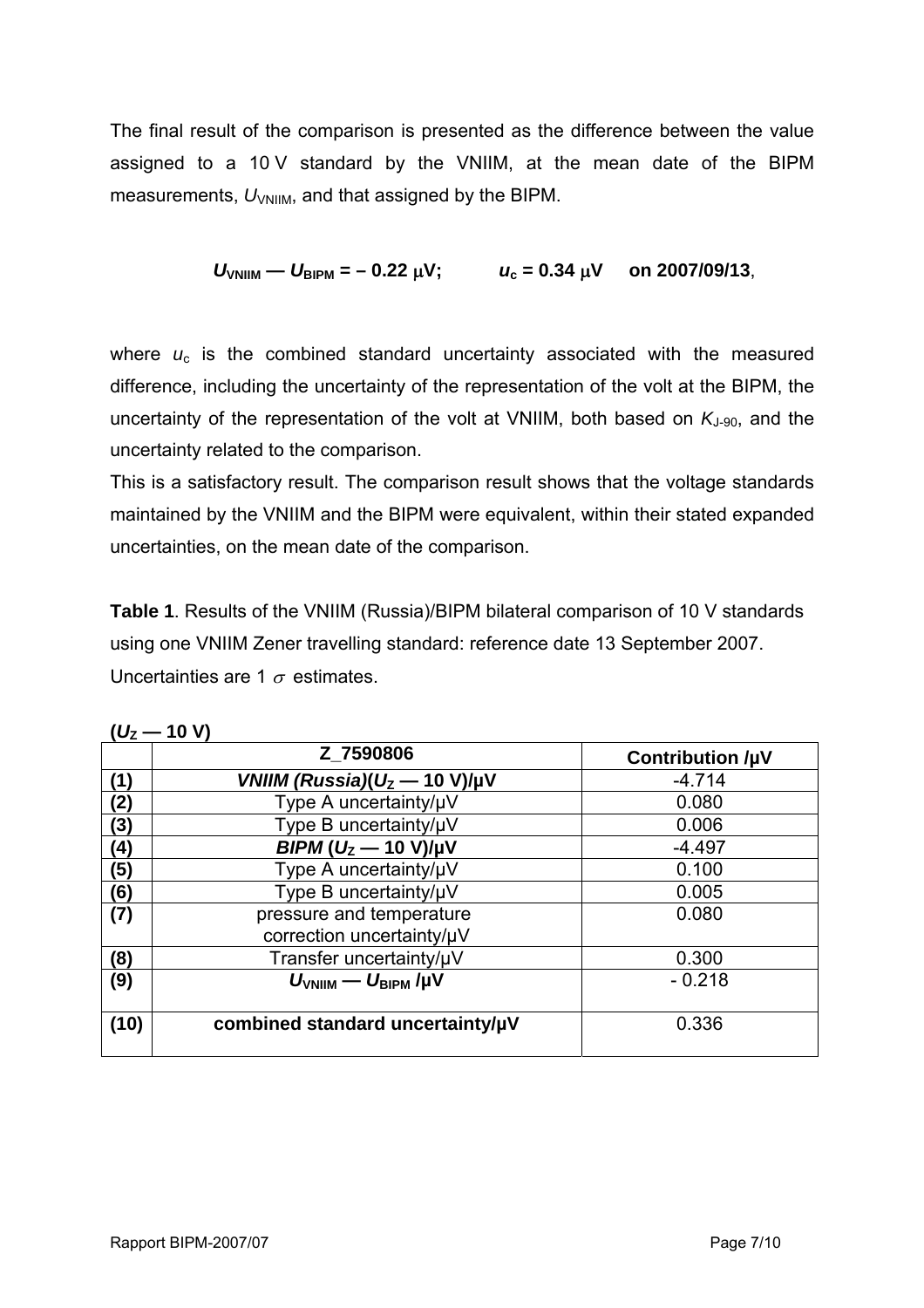Table 2 summarizes the uncertainties related to the calibration of a Zener diode against the Josephson array voltage standard at the BIPM.

Table 3 lists the uncertainties related to the maintenance of the volt and the Zener calibration at the VNIIM.

| <b>BIPM uncertainty components</b> | Uncertainty/nV |
|------------------------------------|----------------|
| thermal electromotive forces       | 5              |
| detector / electromagnetic         | 0.7            |
| interference                       |                |
| leakage resistance                 | 0.2            |
| frequency                          | 0.2            |
| pressure correction                | 0.2            |
| temperature correction             | 80             |
|                                    |                |
|                                    |                |

**Table 2**. Estimated standard Type B uncertainties for the transfer standard measurement with the BIPM equipment.

| <b>VNIIM uncertainty components</b> | Uncertainty/nV |
|-------------------------------------|----------------|
| thermal electromotive forces        |                |
| detector                            |                |
| leakage resistance                  | 0.03           |
| frequency                           |                |
|                                     |                |
| total                               | հ 2            |

**Table 3**. Estimated standard Type B uncertainties for the transfer standard with the VNIIM equipment.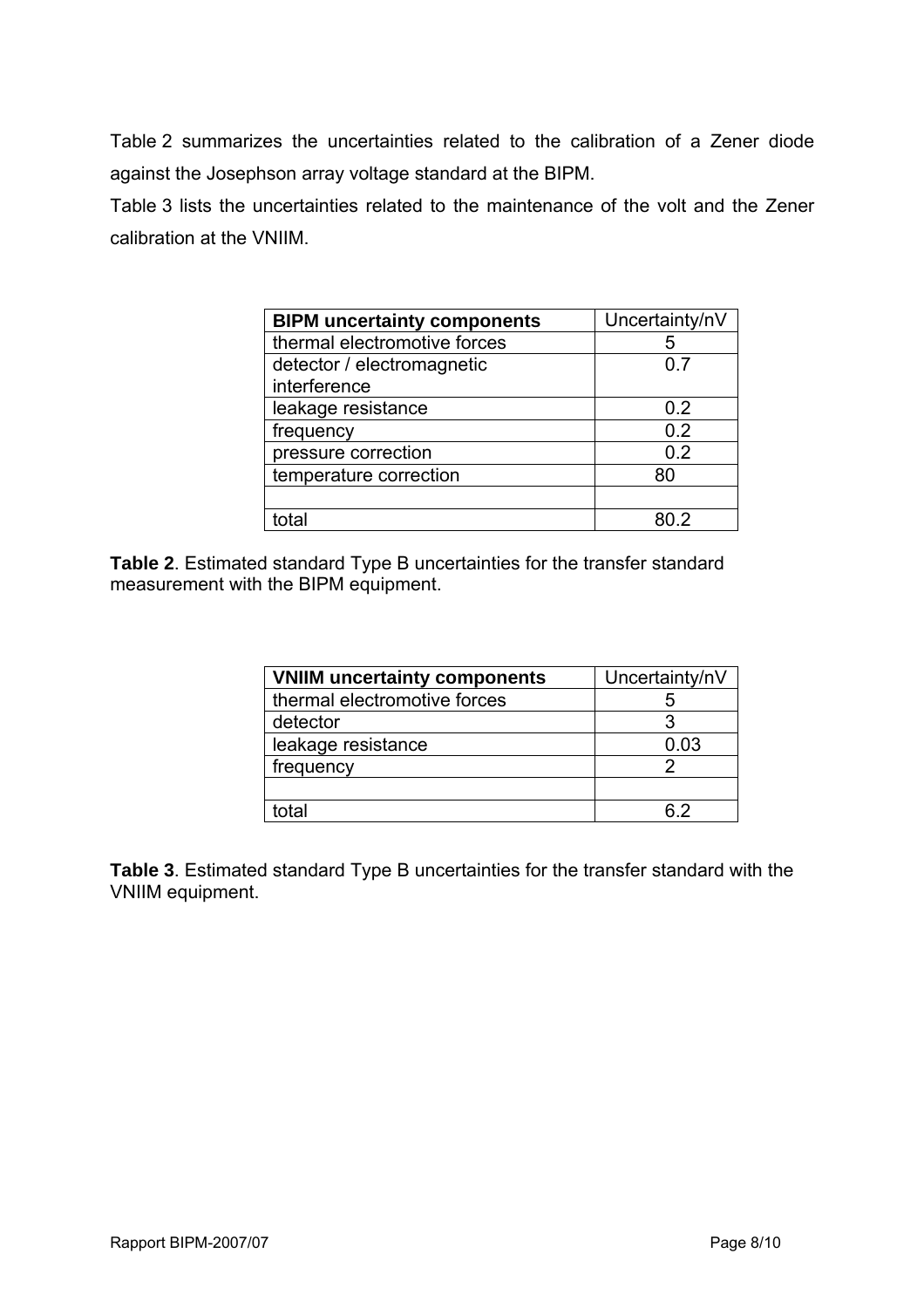### **Annex A : Characteristics of the VNIIM JAVS and measurement procedure**

• The array step current width is typically 20 uA.

• The waveguide is a oversized circular waveguide (14 mm in diameter) and is inserted in a 1.4 m cryoprobe. The power insertion loss is about 1.5 dB.

• Three pairs of electrical leads are connected to the array. One pair is to supply the current and the two others are dedicated to voltage measurement. The voltage measurement leads have a 10  $\Omega$  series resistance and their leakage resistance is greater than 200 GΩ.

• The order of magnitude of the thermal EMFs is less than 200 nV.

• The microwave source comprised a back-wave-tube (BWT) oscillator (Model G4-142) from which the power available is 30 mW. The frequency is tuneable in the range from 54 GHz to 79 GHz. During the comparison exercise, the frequency was set to 74.502 800 GHz. The BWT oscillator is phase-locked to an X-band reference signal through a wide-bandwidth control loop assembled at VNIIM. The X-band reference signal is generated by a microwave synthesiser (Model RCh-03) for which the frequency is locked to a 5 MHz reference signal produced by a rubidium frequency standard. The microwave source is electrically isolated from the cryoprobe.

• The DC bias source is adjustable to select the step and can produce a 14 V voltage pulse to set of all junctions to the same polarity. The bias source is referenced to the potential reference and is continuously operating during the measurement.

 $\bullet$  The detector is used on its 10 mV range and its internal parameters are set as follow:

- $rate 1$  pls;
- analog filter off;
- digital filter on;
- counter 14.

All the measurements were carried out without reversing the detector polarity.

#### **Measurement method**

The JVS and the Zener were connected in series opposition and the voltage difference was read with a null detector. Polarity reversal of Zener output voltage and